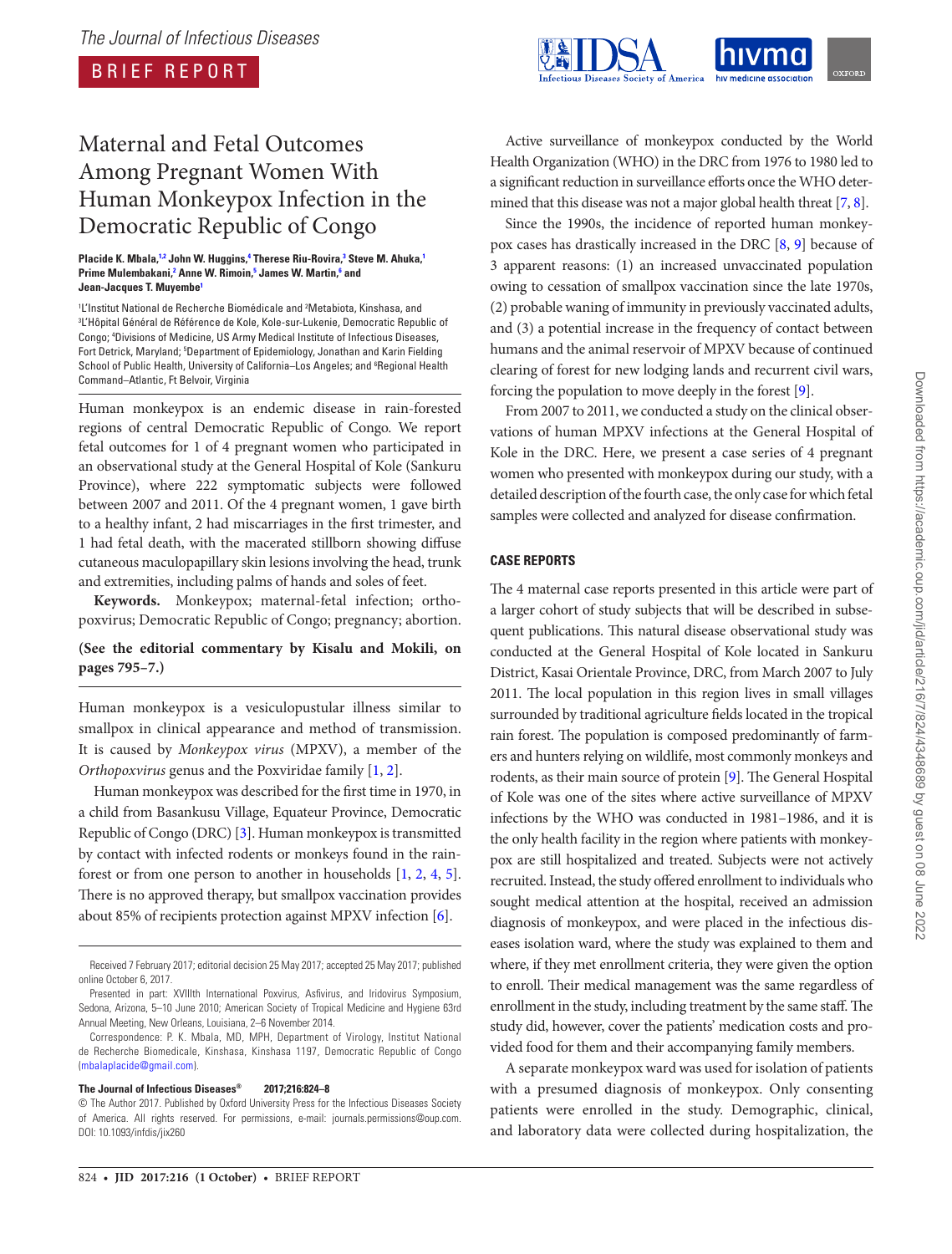duration of which varied from 7 to 21 days and was dependent on both the clinical condition of the patient and the patient's potential for causing disease transmission if they returned to the community prematurely.

Patients meeting the WHO case definition of MPXV infection, which uses clinical findings and history, were enrolled in the study. Patients presenting on physical examination the characteristic features of MPX—vesicular rash and/or enanthems in the oral cavity—and fever history or household contact history were enrolled in the study. Laboratory confirmation of infection was conducted by polymerase chain reaction (PCR) analysis of blood specimens or samples of other bodily fluids.

The study staff used the WHO clinical severity score based on the number of skin lesions to classify cases of human monkeypox into mild (<25 skin lesions), moderate (25–99 skin lesions), severe (100–250 skin lesions), or grave (>250 skin lesions) [1].

This study was approved by the ethic committees of the Kinshasa School of Public Health in the DRC and the US Army Medical Research Institute of Infectious Diseases in the United States. Oral and written informed consent in the patient's primary language was additionally obtained for pathological examination of the fetus and other products of conception, including samples and photographs.

## **METHODS**

#### **Quantitative PCR**

The extent of viral replication was determined by quantitative PCR analysis, using a pan-orthopoxvirus MGB-hemagglutinin real-time PCR assay according to the protocol of Kulesh et al, which uses a standard curve based on a linearized plasmid containing the MPXV hemagglutinin gene on a RAPID instrument (Idaho Technologies) [10].

#### **Clinical Hematological Analysis**

A Coulter A<sup>c</sup>T10 automated cell counter (Coulter Beckman Industrial State, Mervue, Ireland) was used for whole-blood analysis of the following hematologic parameters: white blood cells, red blood cells, platelets, hemoglobin, and hematocrit. Additionally, manual differential was performed to determine the relative percentage of each type of white blood cell.

## **Clinical Biochemical Analysis**

Levels of the following 13 key biochemical parameters were determined in serum samples from patients, using Piccolo General Chemistry 13 reagent discs with the Piccolo Blood Chemistry Analyzer (Abaxis, Union City, CA): glucose, blood urea nitrogen, creatinine, uric acid, calcium, albumin, total protein, alanine aminotransferase, aspartate aminotransferase, alkaline phosphatase, total bilirubin, γ-glutamyl transferase, and amylase.

## **Pathological and Immunohistochemical Examination**

Blocked samples were processed routinely, and sections were stained for vaccinia virus antigen, using a rabbit polyclonal anti–vaccinia virus antibody (monoclonal antibody 1293) at a dilution of 1:3500, by an immunoperoxidase procedure (Envision-PO). Briefly, sections were deparaffinized, blocked with peroxidase, covered with primary antibody, and incubated at room temperature for 1 hour. After washing, the peroxidase-labeled polymer (secondary antibody) was applied for 30 minutes. Slides were rinsed, a substrate-chromogen solution was applied for 5 minutes, and slides were subsequently rinsed and stained with hematoxylin. Sections were dehydrated with xylene, and cover slips were placed on them.

#### RESULTS

From March 2007 to July 2011, 222 symptomatic patients were enrolled, of whom 81 (36%) were female patients and 141 (64%) were male patients. The characteristics of the pregnant women enrolled in this study and the outcomes of their pregnancies are summarized in Table 1. In all 4 cases, hematological and clinical chemistry findings were within normal limits, except for a decreased albumin level. During hospitalization, they received antibiotics (amoxicillin, chloramphenicol via eye drops, and erythromycin, as well as gentamycin, if necessary) for prevention or control of bacterial superinfection, paracetamol and papaverine were given as analgesics, metronidazole and mebendazole were administered for giardiasis and other intestinal parasitic infections, and quinine as given for malaria.

Pathologic findings for the stillborn fetus from case 4 consisted of diffuse cutaneous maculopapillary lesions involving the skin of the head; the trunk, including the abdomen, back, and chest; and the extremities, including the palms and soles of the hands and feet (Figure 1). Hydrops fetalis was detected, and there was marked hepatomegaly with peritoneal effusion. There were no congenital malformations or deformities. Extensive postmortem autolysis was present, consistent with intrauterine fetal demise. Products of conception (excluding the fetus) showed placental hemorrhages on the maternal cotyledon surfaces, which were numerous, punctate, and diffuse; no other gross abnormalities in the placenta, placental membranes, or umbilical cord were seen. The maternal MPXV viremia level rose rapidly and abruptly, from 10<sup>2</sup> to 10<sup>6</sup> copies/mL, upon cessation of fetal movement (Figure 1).

Samples obtained at breaking of membranes and at transcutaneous amniocentesis were both blood tinged and potentially contaminated with maternal fluid. MPXV-specific PCR revealed  $2.6 \times 10^7$ genome copies/mL. Fetal tissue contained  $1.7 \times 10^7$  genome copies/ mL, and placental levels were  $2.4 \times 10^7$  copies/mL; the umbilical cord vein blood had similarly high levels of virus  $(2.5 \times 10^7 \text{ genome})$ copies/mL). No fetal blood samples could be obtained, but about 1 mL of sterile peritoneal fluid was obtained from the fetus during the pathological examination, and it yielded an MPXV DNA level of 1.6 × 10<sup>3</sup> genome copies/mL by PCR. Using an anti-vaccinia virus antibody with broad orthopoxvirus activity, immunohistochemical examination of formalin-fixed thin sections stained with hematoxylin-eosin revealed poor tissue preservation, as would be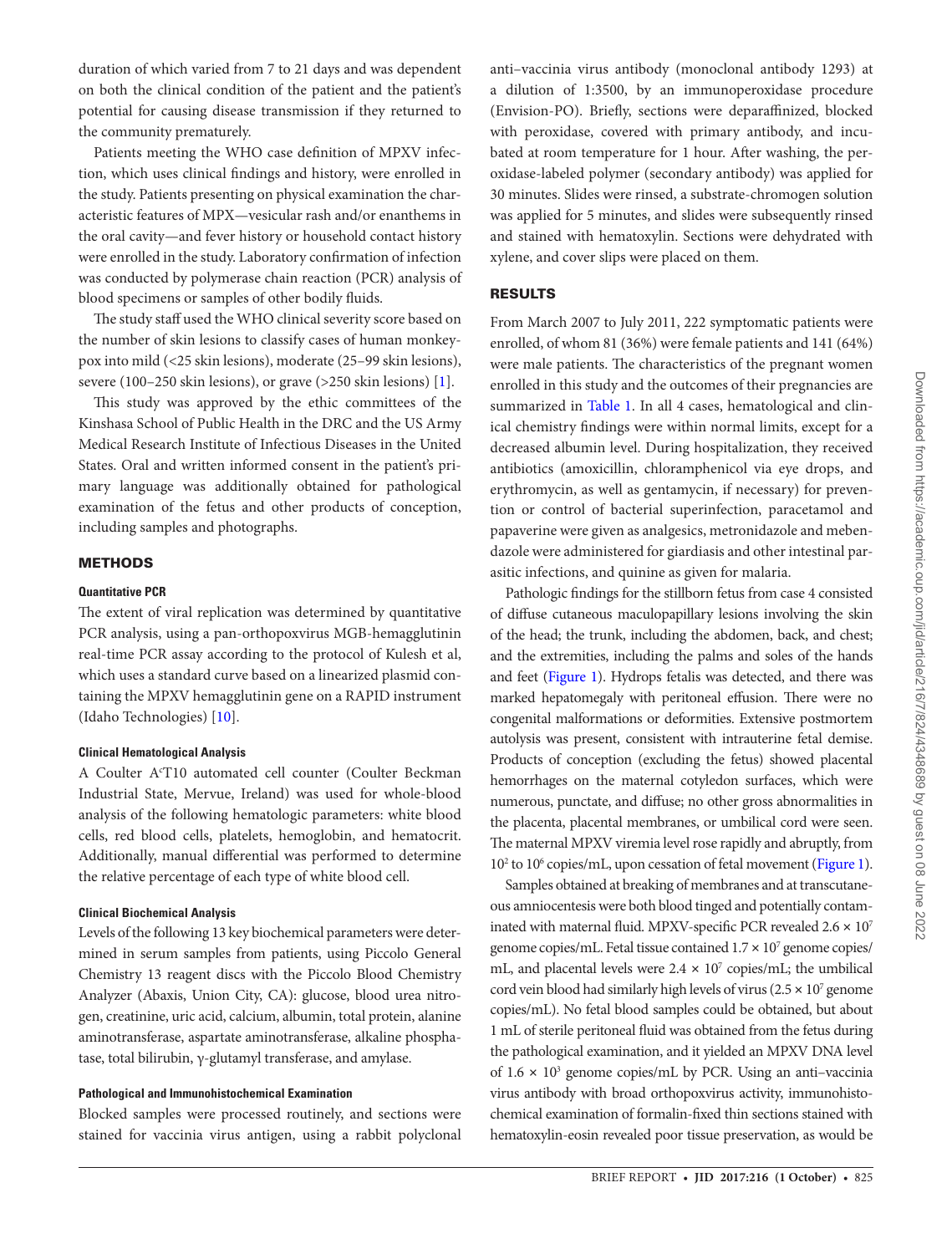#### **Table 1. Clinical Characteristics of Pregnancy Outcomes for Participating Pregnant Women**

|                                                           | Case 1 (Patient ID 55) | Case 2 (Patient ID 221) | Case 3 (Patient ID 241) | Case 4 (Patient ID 76) |
|-----------------------------------------------------------|------------------------|-------------------------|-------------------------|------------------------|
| Variable                                                  |                        |                         |                         |                        |
| <b>WHO</b> severity score                                 | Moderate               | Severe                  | Mild                    | Moderate               |
| Age, y                                                    | 20                     | 25                      | 29                      | 22                     |
| Time of gestation, wk                                     | 6                      | $6 - 7$                 | 14                      | 18                     |
| Malaria status                                            | Negative               | Negative                | Negative                | Positive               |
| Maximum lesion count, no.                                 | 76                     | 1335                    | 16                      | 113                    |
| MPXV load, genome copies/mL <sup>a</sup>                  |                        |                         |                         |                        |
| Maximum                                                   | $3.5 \times 10^{3}$    | $7.9 \times 10^{5}$     | $2.3 \times 10^{5}$     | $8.9 \times 10^{5}$    |
| In placental tissue                                       |                        |                         |                         | $2.4 \times 10^{7}$    |
| In fetal tissue                                           |                        |                         |                         | $1.6 \times 10^{3}$    |
| Time to qPCR negativity, d after fever onset <sup>b</sup> | 26                     | >17                     | $\overline{2}$          | >27                    |
| Minimum albumin level, g/dL                               | 2.6                    | 2.4                     | 2.4                     | 1.8                    |
| Event                                                     | Miscarriage            | Miscarriage             | Live birth              | Fetal death            |
| Time from disease onset to event <sup>c</sup>             | 24                     | 14                      | 9 <sup>d</sup>          | 21                     |

Abbreviations: ID, identifier; MPXV, *Monkeypox virus*; qPCR, quantitative or real-time polymerase chain reaction; WHO, World Health Organization.

a Determined by qPCR.

b Days between onset of fever (indicating onset of disease) and the time when qPCR results became negative.

c Interval between onset of illness (onset of fever) and occurrence of event (miscarriage, live birth, or fetal death). Data are in days, unless otherwise indicated. d The datum is in months.

expected because of the time that elapsed from cessation of fetal movement to delivery of the dead fetus. However, the condition of the tissue was sufficiently adequate to show an extensive staining pattern that was consistent with extensive viral replication in the placenta and fetal tissues and that correlated with the high viral genome levels found in the same tissues.



Figure 1. *A*, Maternal quantitative polymerase chain reaction (qPCR) findings. Shown is the evolution of maternal qPCR results for blood specimens obtained during hospitalization (expressed in days after onset fever) and the approximate time of fetal death. qPCR results were also obtained from skin lesion swab specimen and from a throat swab specimen. *B*, Remarkable dermal monkeypox (MPX) lesions in the skin of the fetus, on the right upper arm. *C*, Dermal MPX lesions involving the sole of the right foot of the fetus.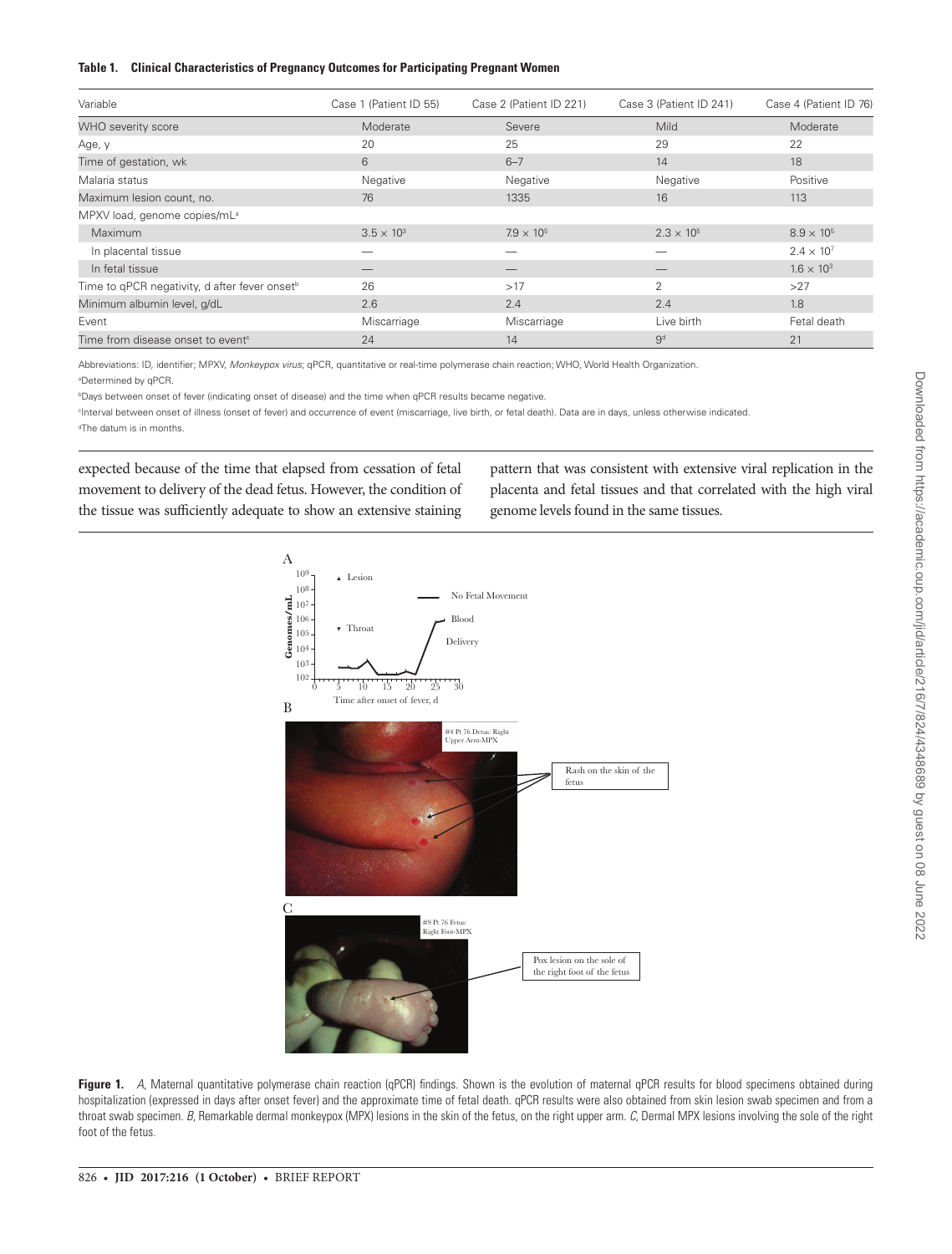## **DISCUSSION**

Three of 4 pregnant women identified as having MPXV infection experienced fetal demise. Two pregnancies ended in spontaneous abortion during the first trimester of pregnancy, with moderate-to-severe disease without evidence of fetal contamination, as the miscarriage products were not tested. Another subject was in her 18th week of gestation, had moderately severe monkeypox, and had intrauterine demise of a fetus, presumably due to complications of a clinically apparent maternal MPXV infection. The maternal MPXV load rose rapidly and abruptly, from 10<sup>2</sup> to 10<sup>6</sup> genome copies/mL, coincident with cessation of fetal movement from day 21 to day 23 after onset of fever. The fetus had marked fetal hepatomegaly and peritoneal effusion (hydrops fetalis) with severe hepatic involvement and increased vascular permeability presumably resulting from MPXV-induced cellular injury. A very high viral load likely resulting in placental proinflammatory cytokine release may have been the mechanism of injury. Evaluation of cytokine levels, performance of issue studies such as in situ hybridization, and evaluation of lymphocyte cytokine modulation may clarify the pathogenesis in the future. This is the first report of fetal demise due to monkeypox in which there is virological confirmation of disease by PCR with histopathologic evaluation of fetal tissues and documentation of a high viral load, with levels of  $>$ 10 $^7$  genome copies/mL in several tissue samples.

Studies of smallpox cases reported severe illness in pregnant women, with a higher case-fatality rate and an increased risk of developing hemorrhagic smallpox, compared with nonpregnant women [11]. Additionally, women infected with variola virus showed higher rates of spontaneous abortion, stillbirth, and preterm delivery than others [2]. Several other viral infections, such as West Nile virus infection, SARS, Lassa fever, and Ebola hemorrhagic fever, as well as the fetal inflammatory response syndrome (FIRS), have resulted in fetal abnormalities, abortion, miscarriage, and more-severe disease in pregnant women, compared with nonpregnant women [12–14]. In addition, FIRS, which usually involves viral placental infection, has resulted in very high circulating levels of inflammatory cytokines affecting the central nervous system and the circulatory system of the fetus [15]. However, in all the cases mentioned above, viral infection during pregnancy was suspected to be the cause fetal abnormalities, death, or abortion, but no evidence of fetal infection was confirmed.

The impact of human MPXV infection on pregnancy outcomes with vertical transmission of MPXV infection to the fetus during s monkeypox outbreak in the DRC has received limited attention. Since the cessation of smallpox immunization in 1980, young adults have become at risk of acquiring MPXV infection. Additionally, attention should be paid to pregnant women, who are also susceptible, because of changes occurring in their immune system during the pregnancy. Although our sample size was small, our observations and laboratory findings confirm that maternal MPXV infection may have adverse consequences for the fetus without apparent correlation with severity of maternal disease. Public health efforts should focus on the relatively high risk of fetal demise among pregnant women in MPXV-endemic areas and during monkeypox epidemics.

## Notes

*Financial support.* This work was supported by the US Department of Defense, through the US Defense Threat Reduction Agency.

*Potential conflicts of interest.* All authors: No reported conflicts of interest. All authors have submitted the ICMJE Form for Disclosure of Potential Conflicts of Interest. Conflicts that the editors consider relevant to the content of the manuscript have been disclosed.

# **References**

- 1. Jezek Z, Frank F. Human monkeypox. Monogr Virol **1988**; 17:1–140.
- 2. F. Fenner DAH, I. Arita, 2. JeZek IDL. Smallpox and its eradication. J. Epidemiol. Community Health **1989**; 43:92.
- 3. Ladnyj ID, Ziegler P, Kima E. A human infection caused by monkeypox virus in Basankusu Territory, Democratic Republic of the Congo. Bull World Health Organ **1972**; 46:593–7.
- 4. Damon IK. Status of human monkeypox: clinical disease, epidemiology and research. Vaccine **2011**; 29(Suppl 4):D54–9.
- 5. Chastel C. Human monkeypox. Pathol Biol (Paris) **2009**; 57:175–83.
- 6. Centers for Disease Control and Prevention (CDC). Smallpox vaccine guidance CDC, National Center for Emerging and Zoonotic Infectious Diseases (NCEZID) Division of High-Consequence Pathogens and Pathology (DHCPP),. **2015**. http://www.cdc.gov/poxvirus/monkeypox/clinicians/smallpox-vaccine.html. Accessed 28 January 2017.
- 7. World Health Organization. The current status of human monkeypox: memorandum from a WHO Meeting. Bull World Health Organ **1984**; 62:703–13.
- 8. Breman JG, Zanotto E. Human monkeypox, 1970–79\*. **1979**; 597:599–611.
- 9. Rimoin AW, Mulembakani PM, Johnston SC, et al. Major increase in human monkeypox incidence 30 years after smallpox vaccination campaigns cease in the Democratic Republic of Congo. Proc Natl Acad Sci U S A **2010**; 107:16262–7.
- 10. Kulesh DA, Loveless BM, Norwood D, et al. Monkeypox virus detection in rodents using real-time 3'-minor groove binder TaqMan assays on the Roche LightCycler. Lab Invest **2004**; 84:1200–8.